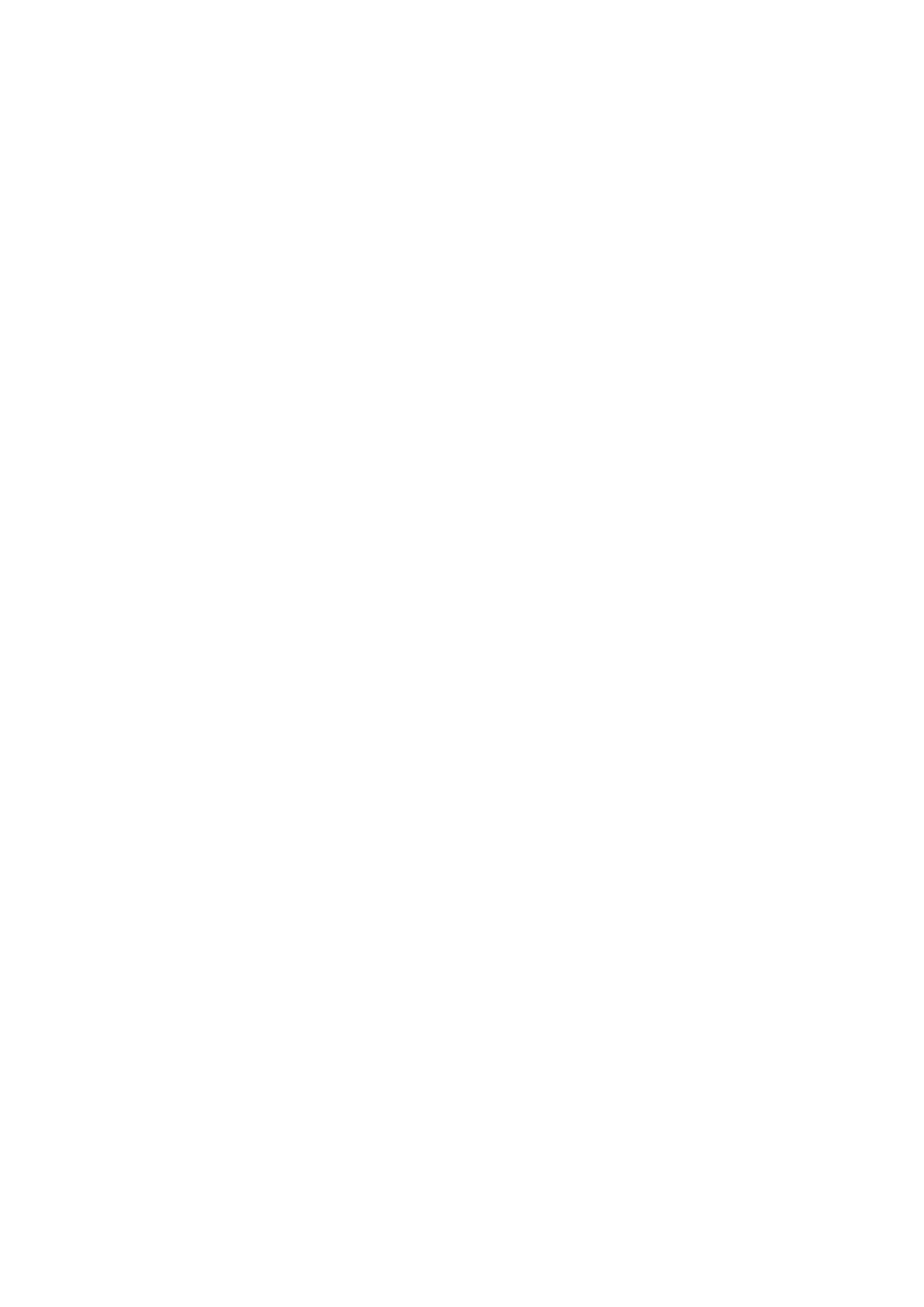

*A la memoria de los afectados por el* **COVID-19**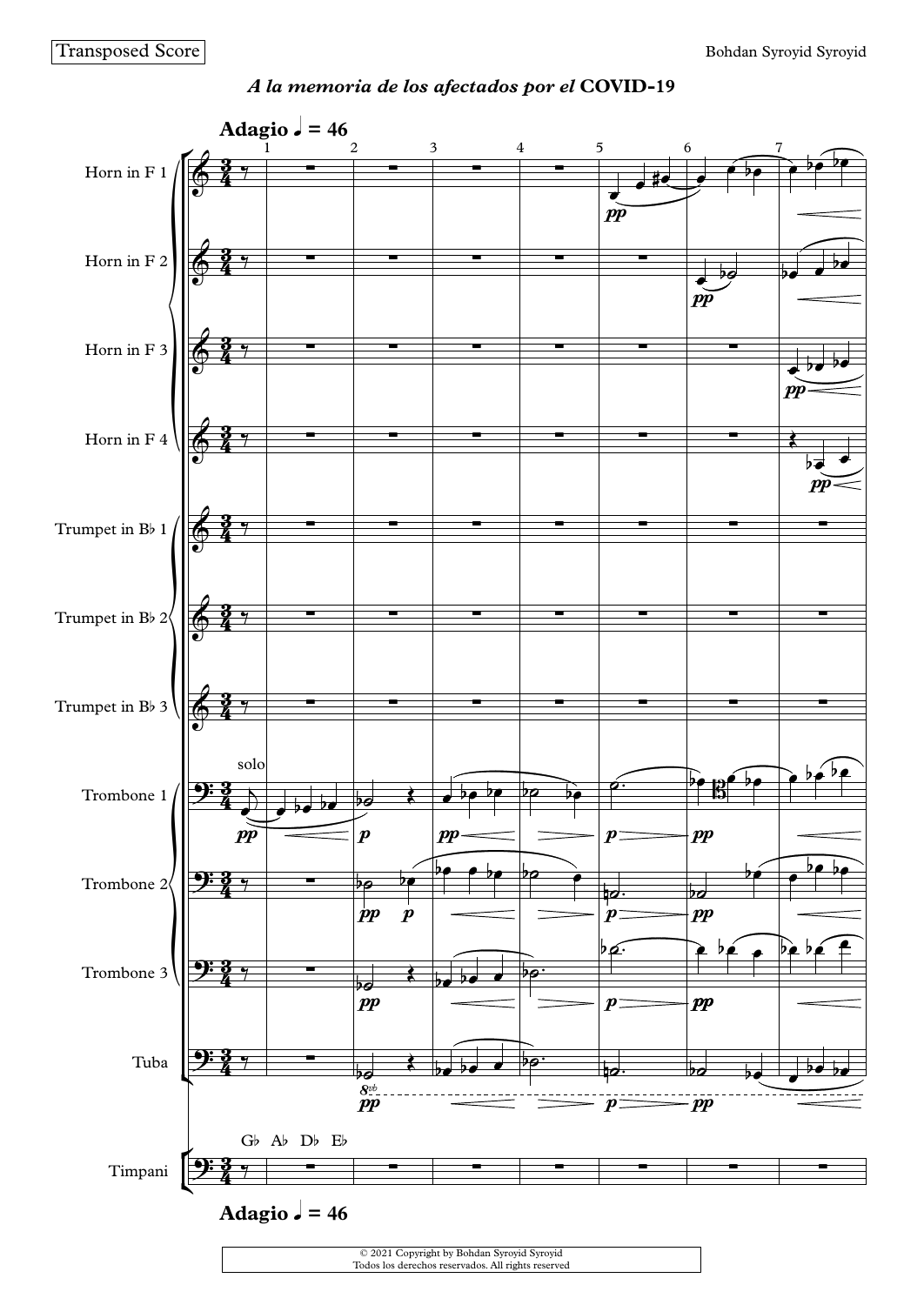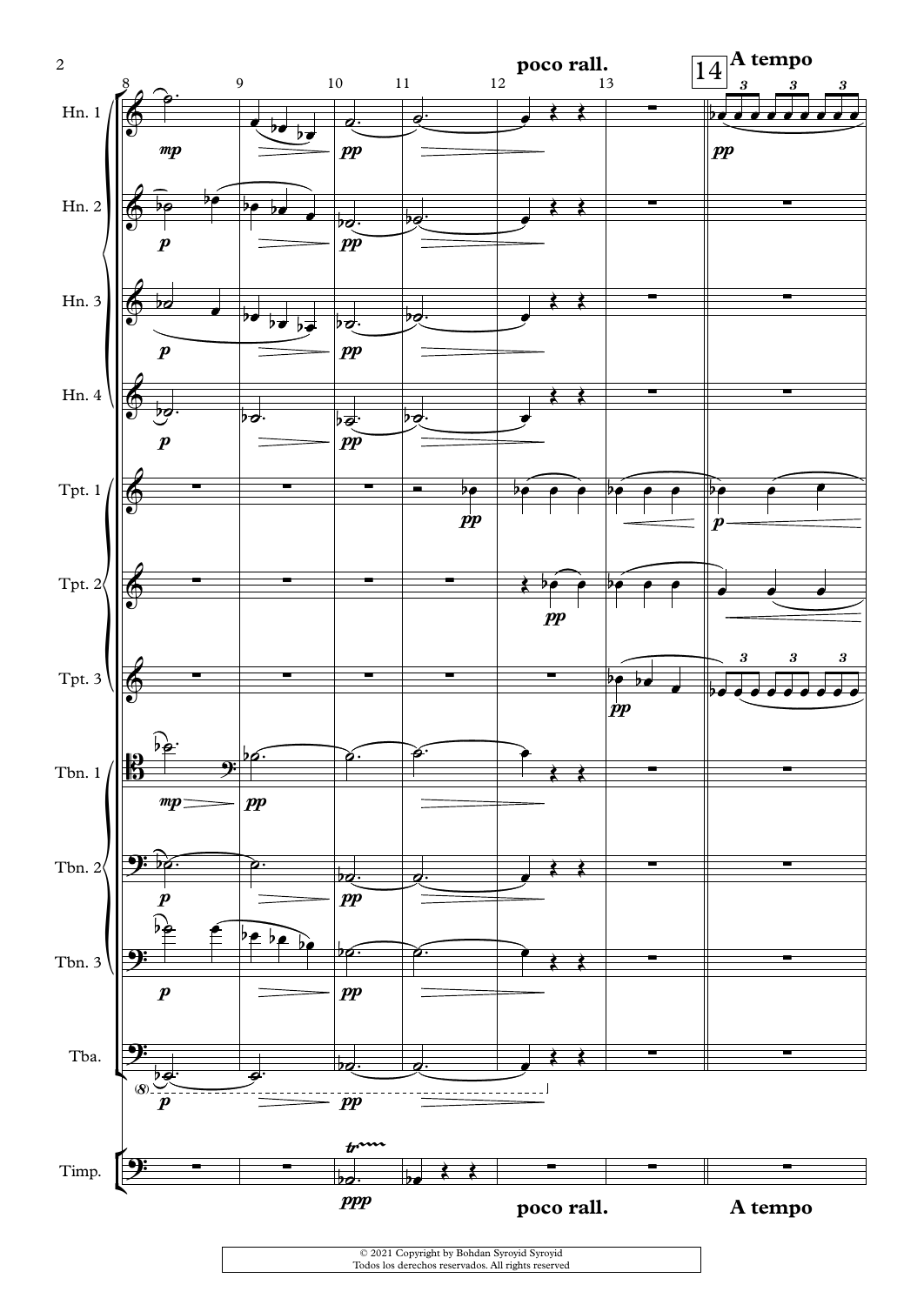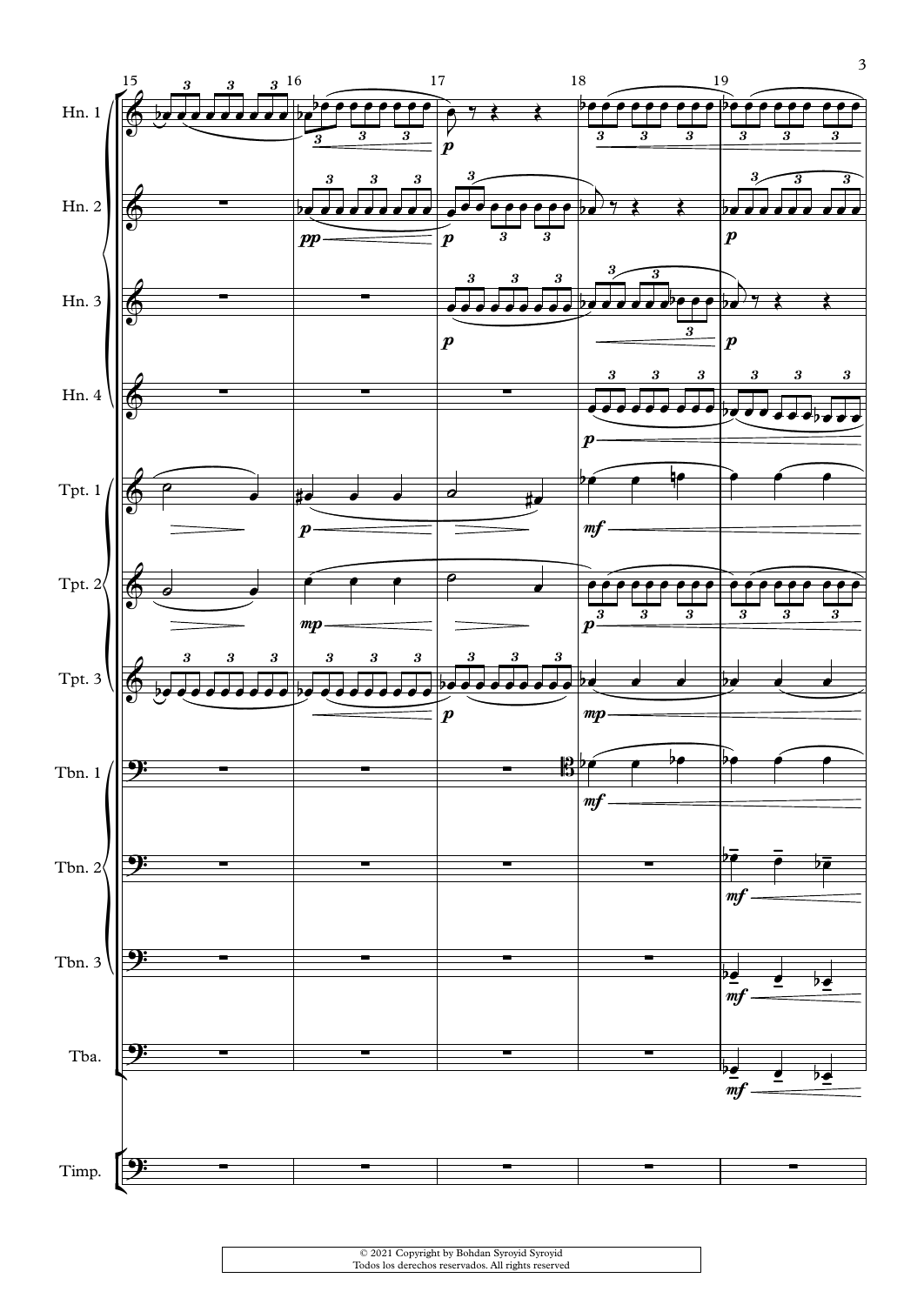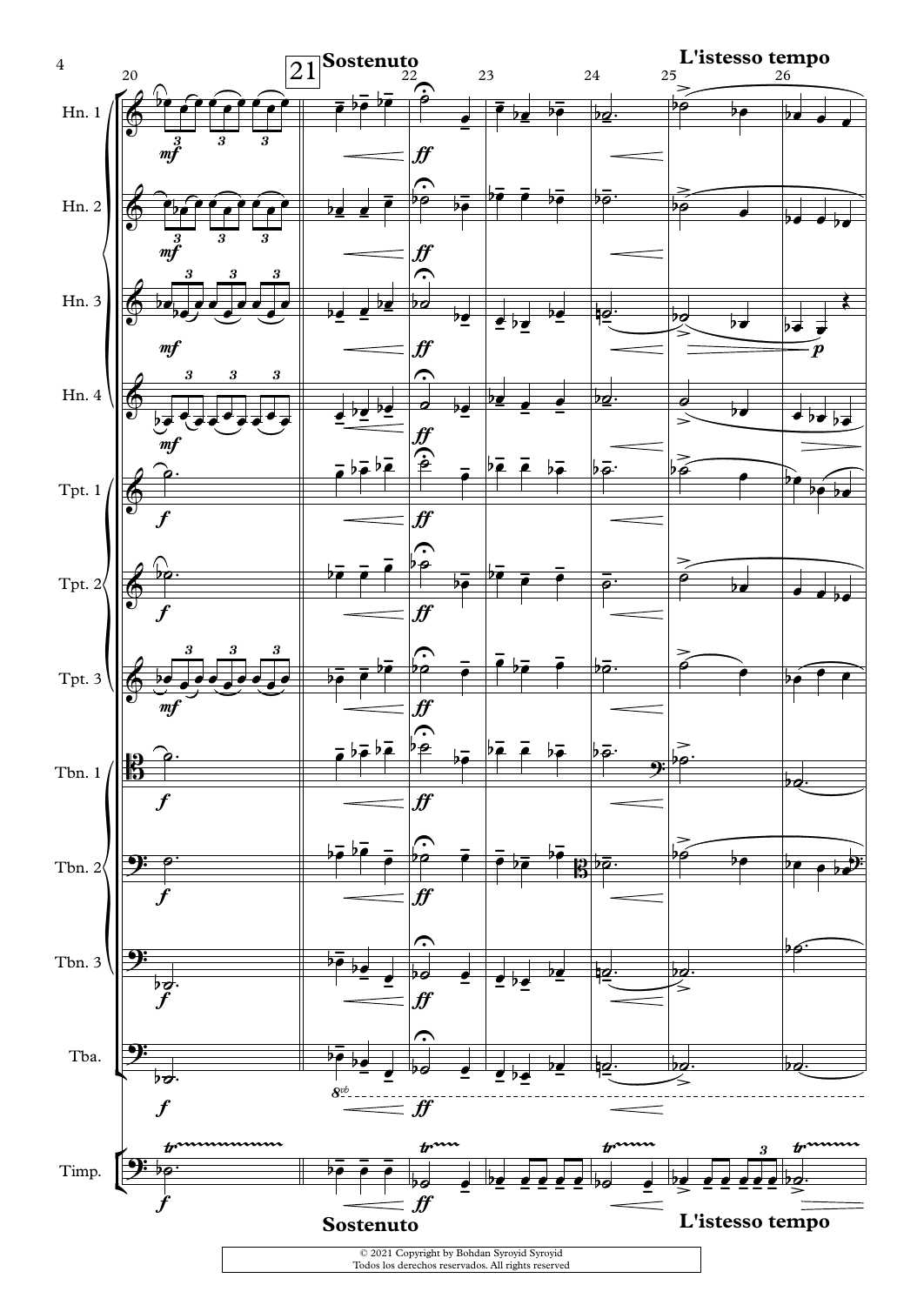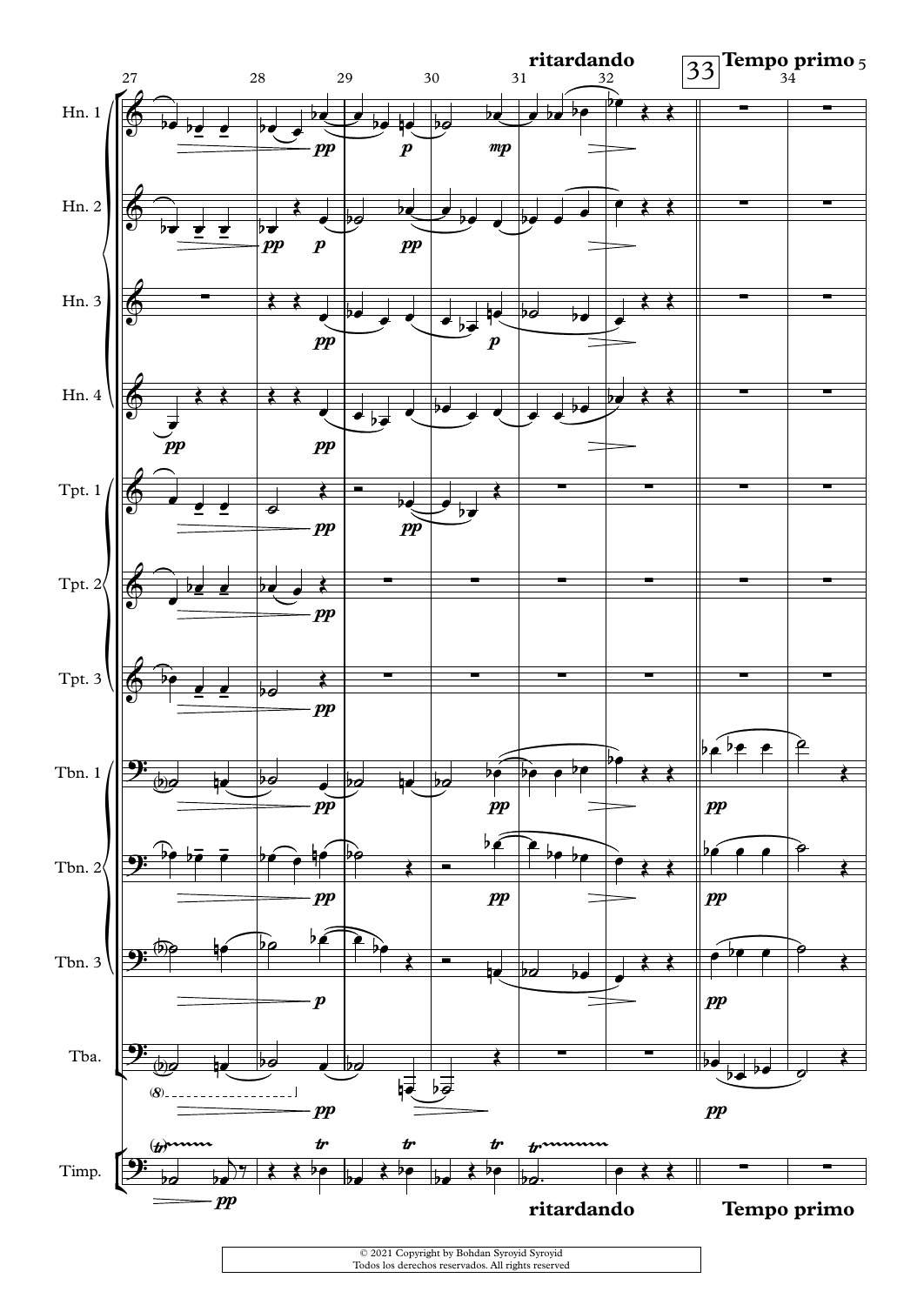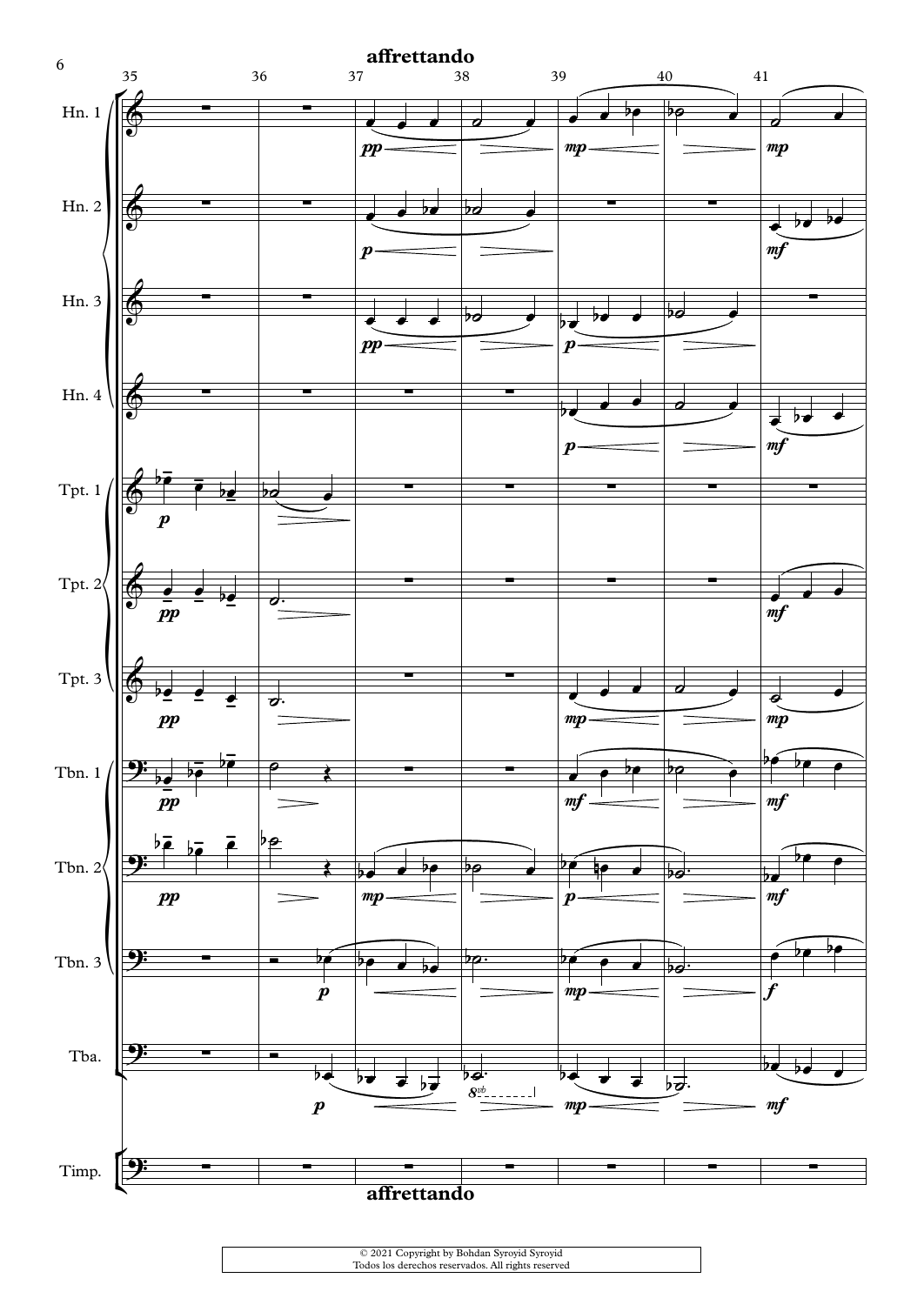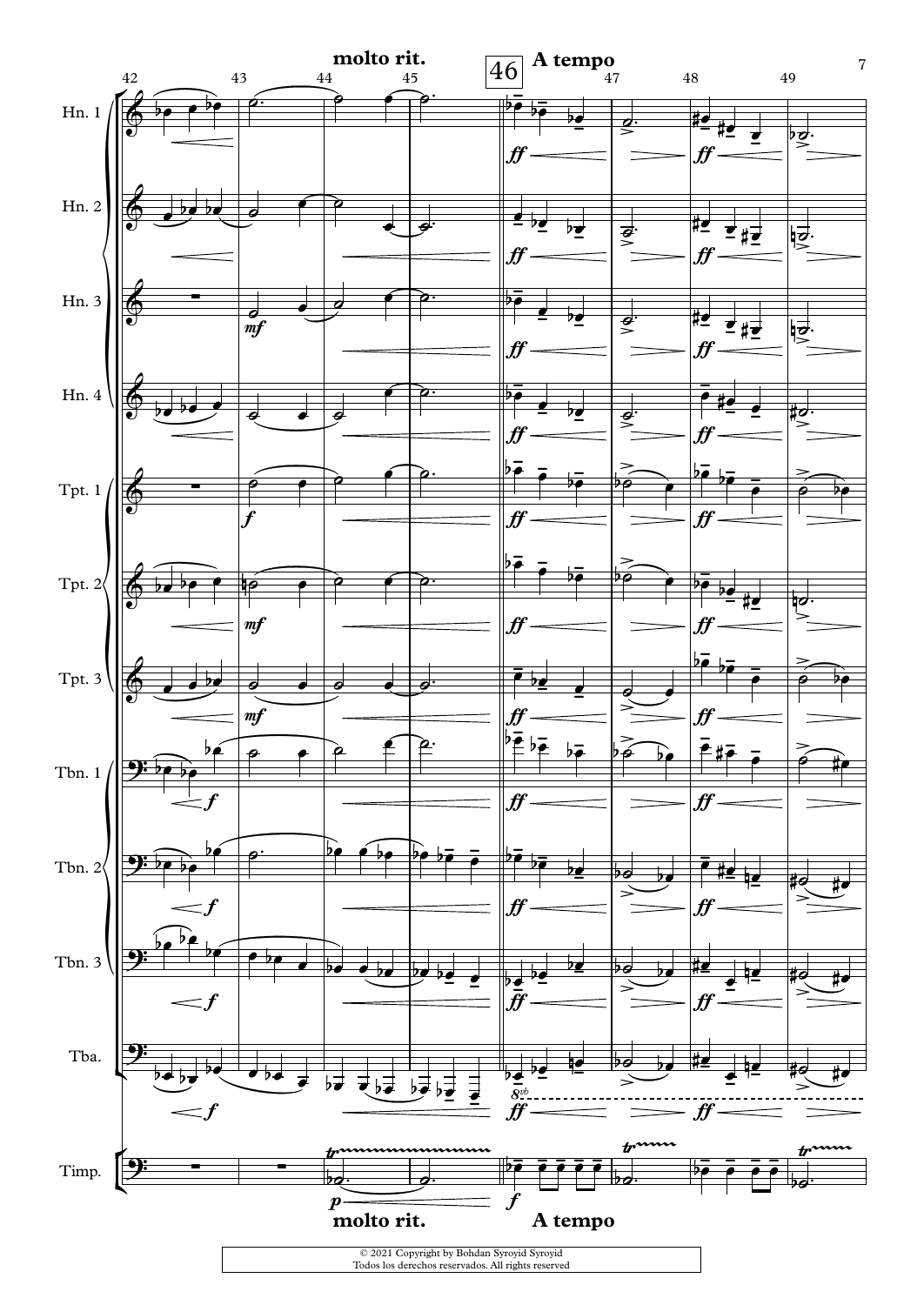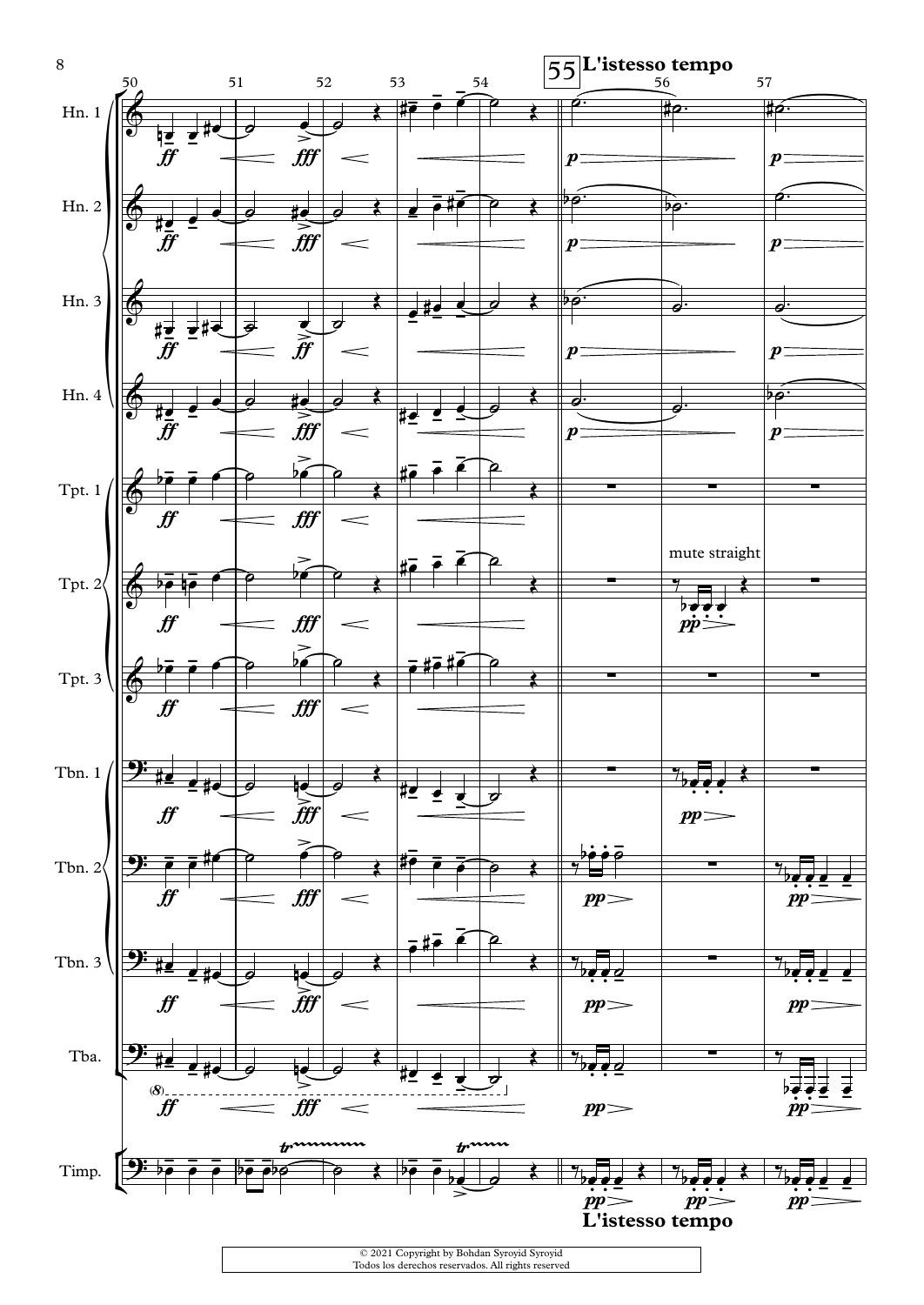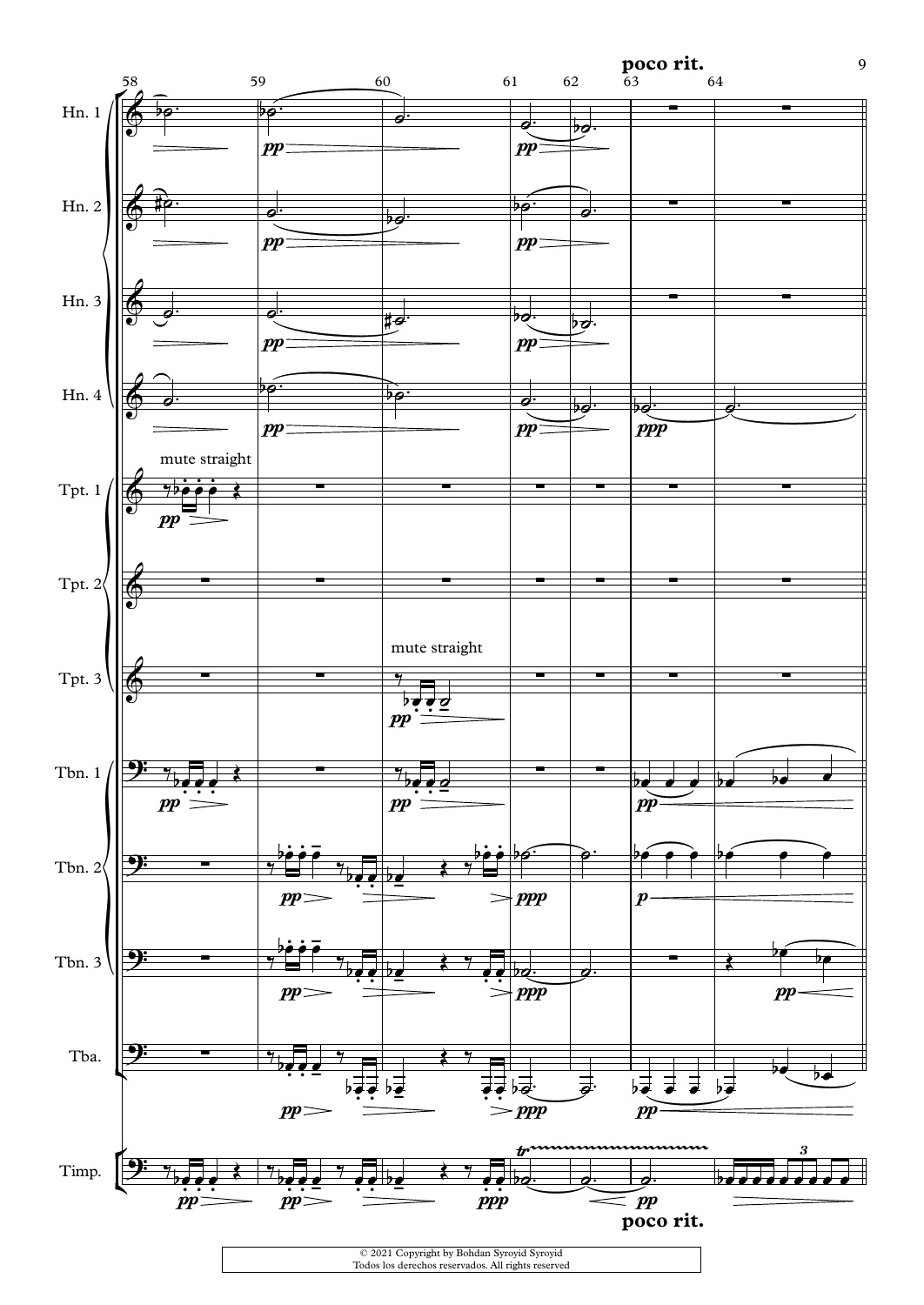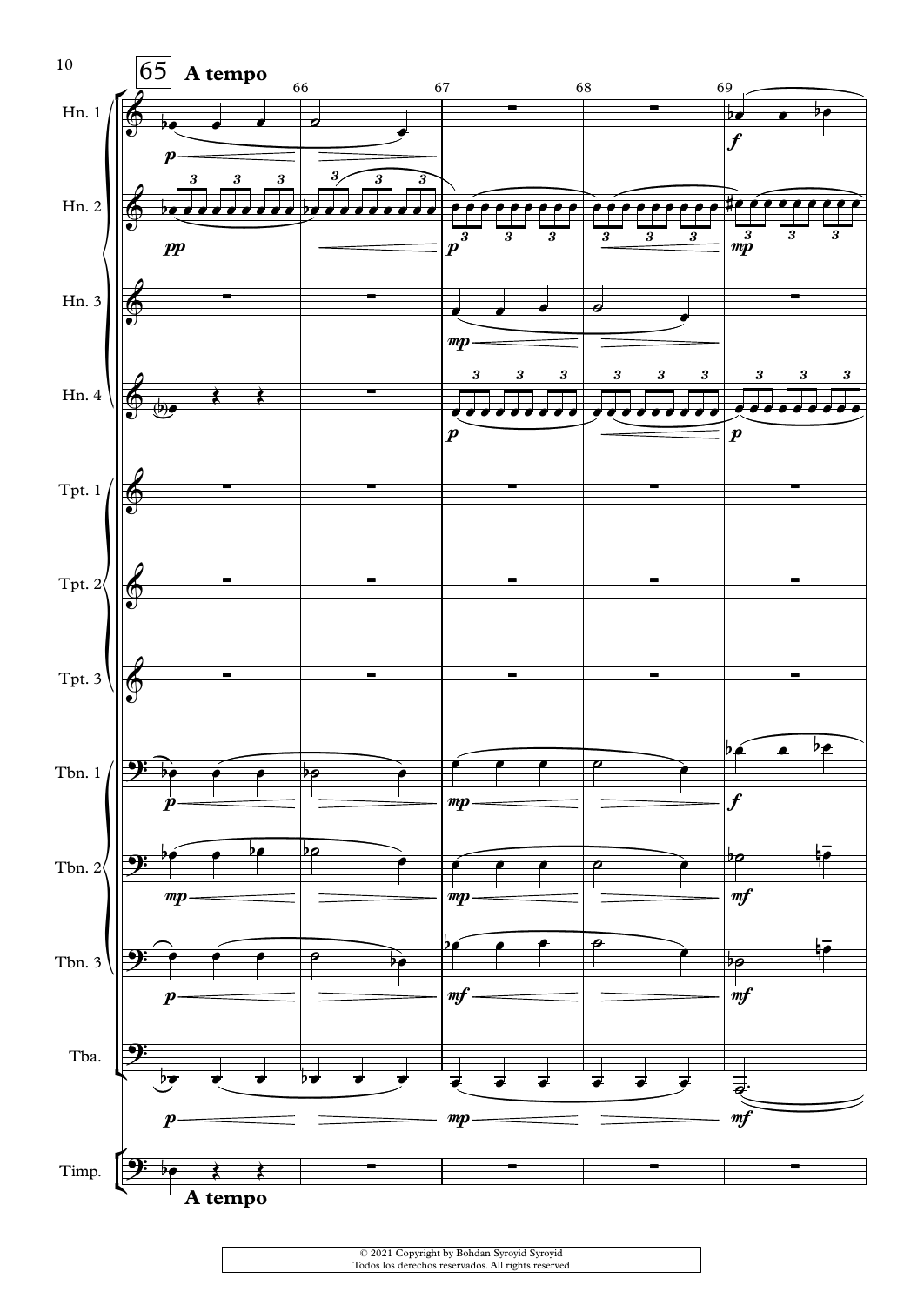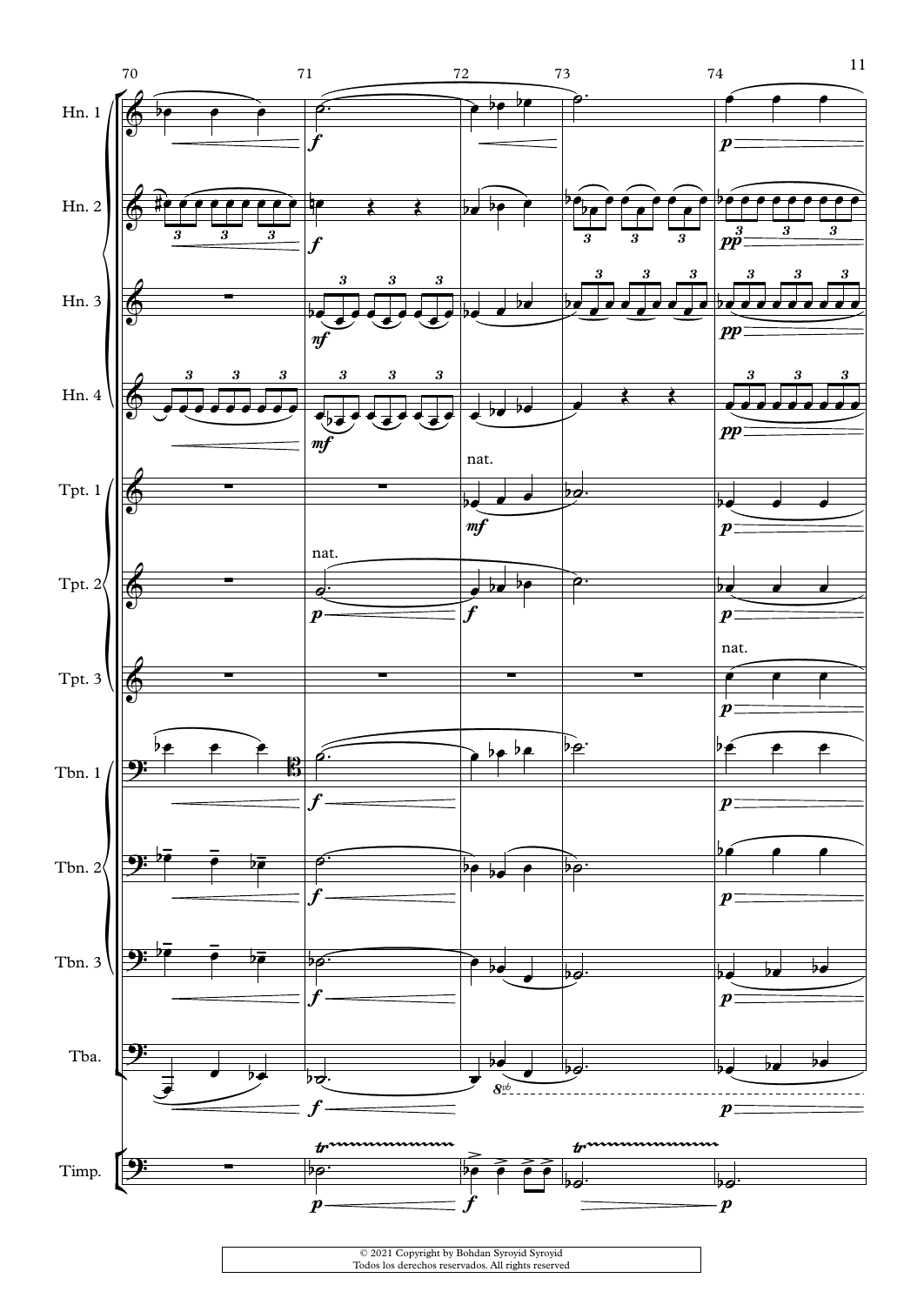

| © 2021 Copyright by Bohdan Syroyid Syroyid         |  |
|----------------------------------------------------|--|
| Todos los derechos reservados. All rights reserved |  |
|                                                    |  |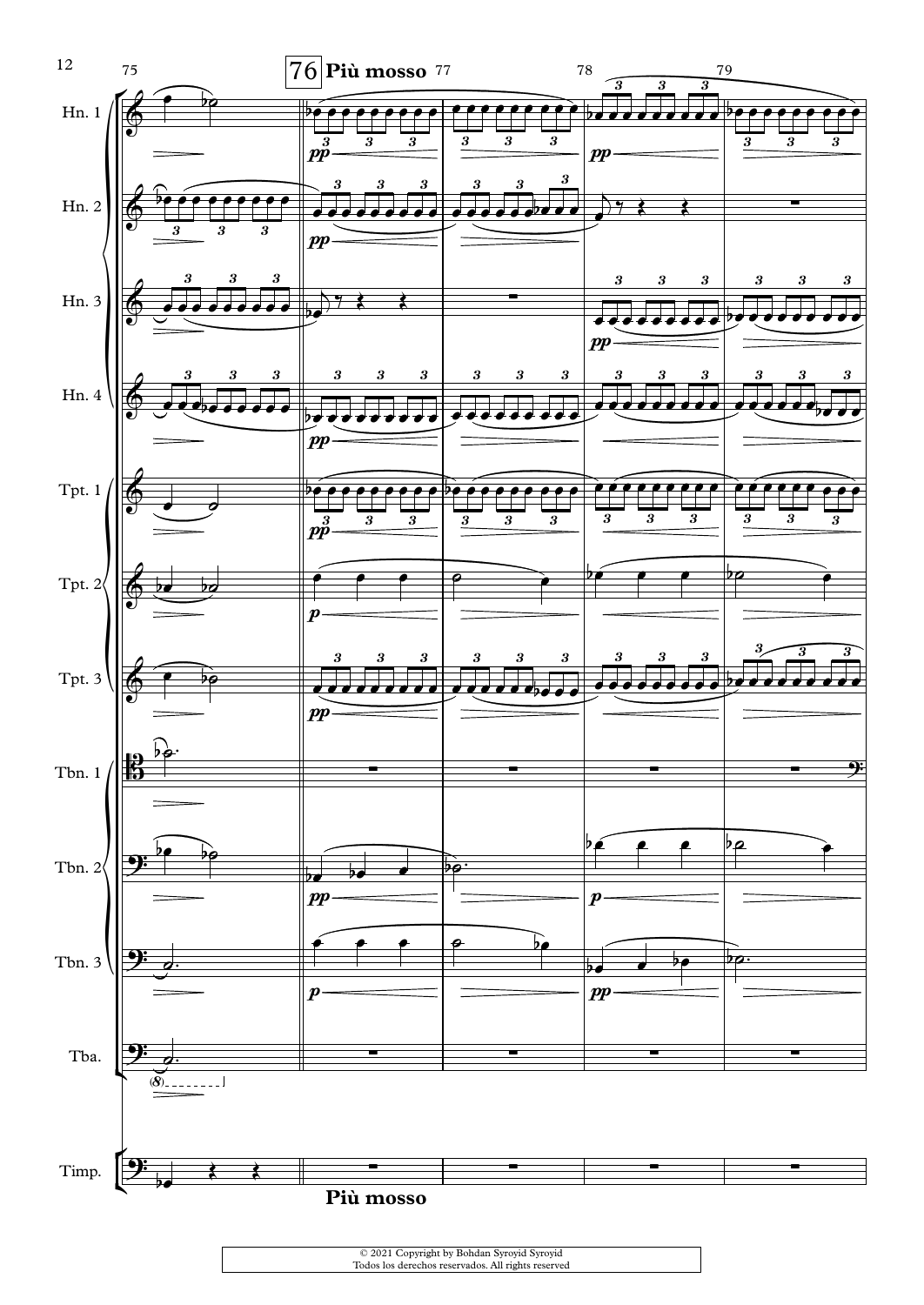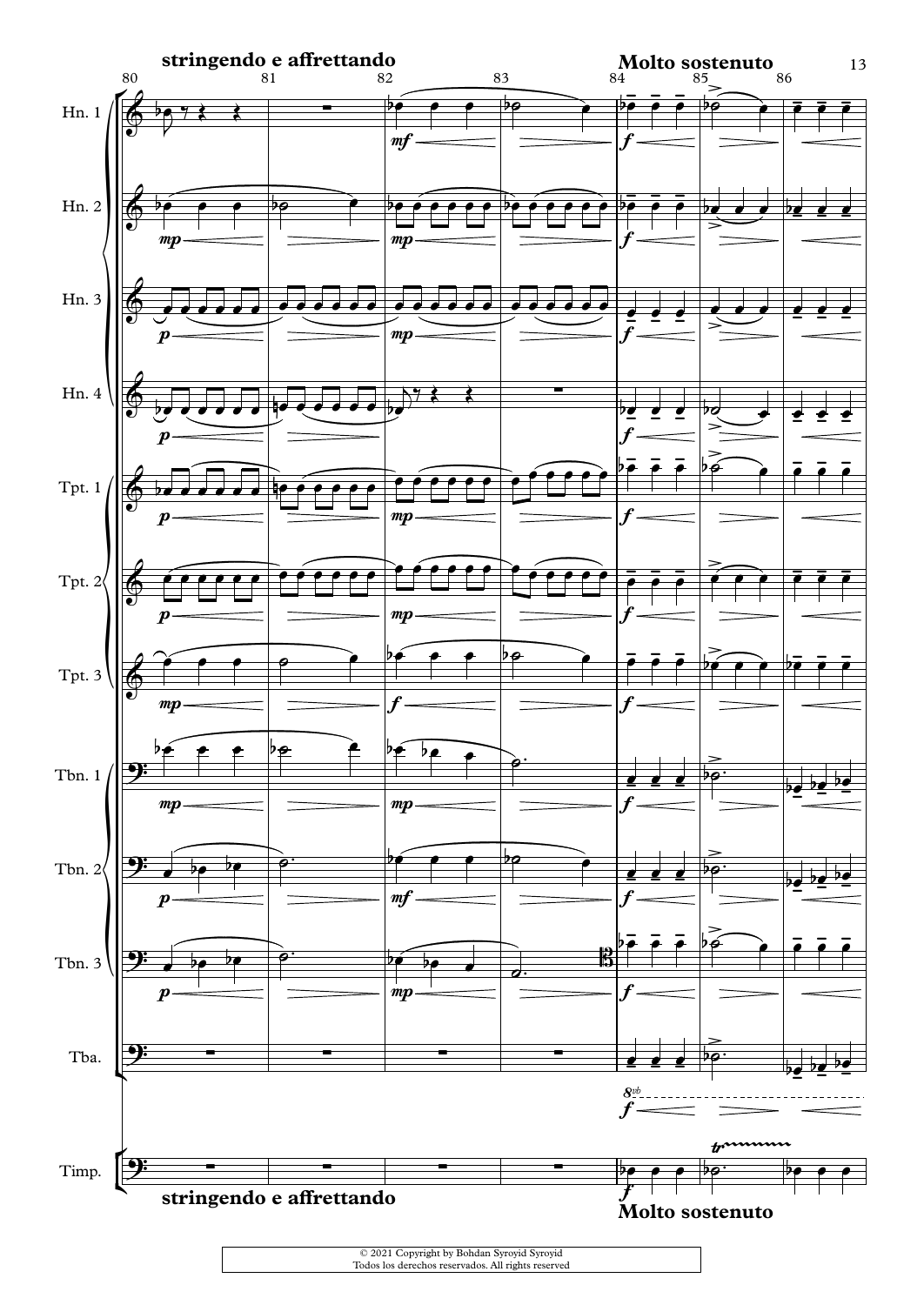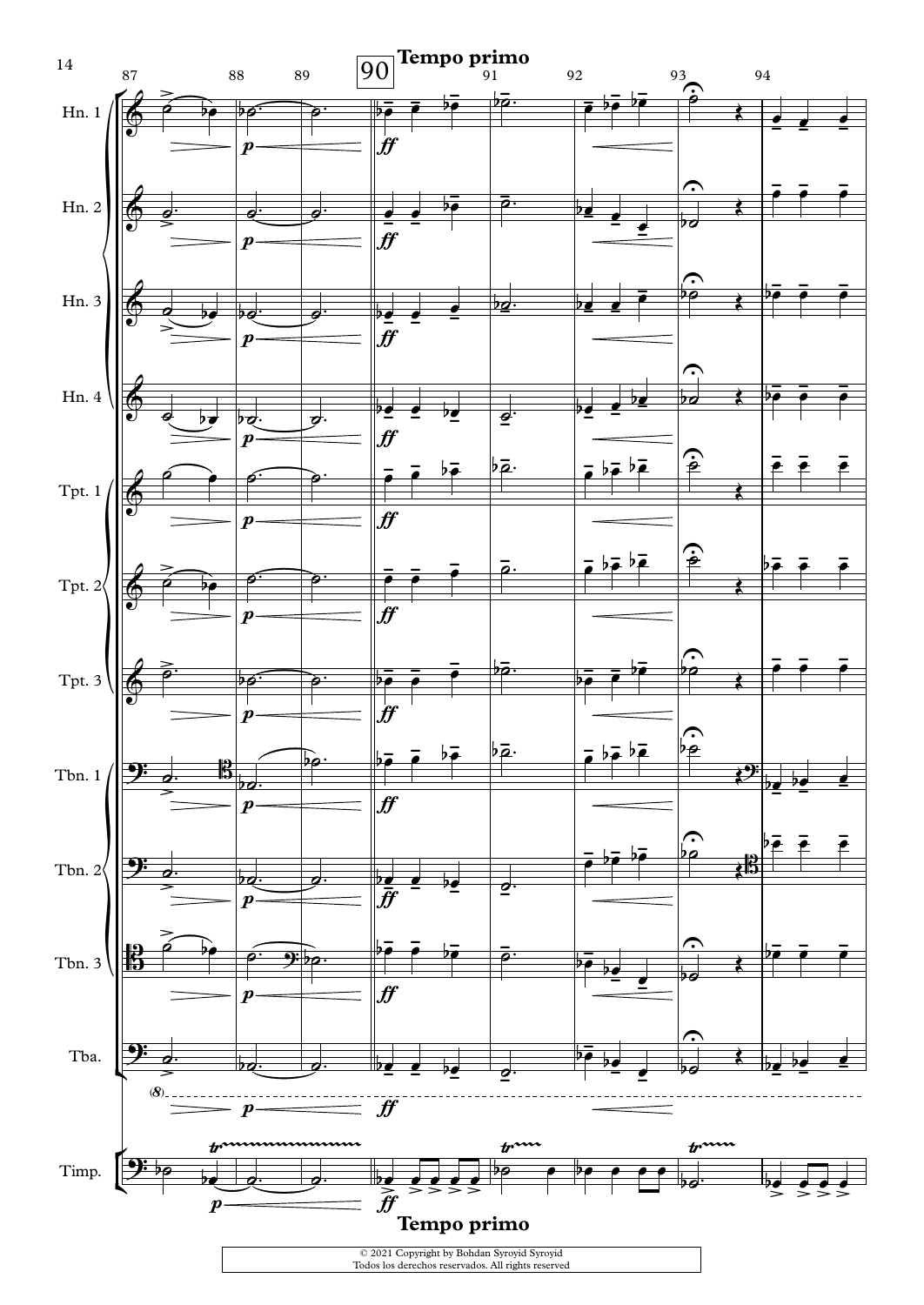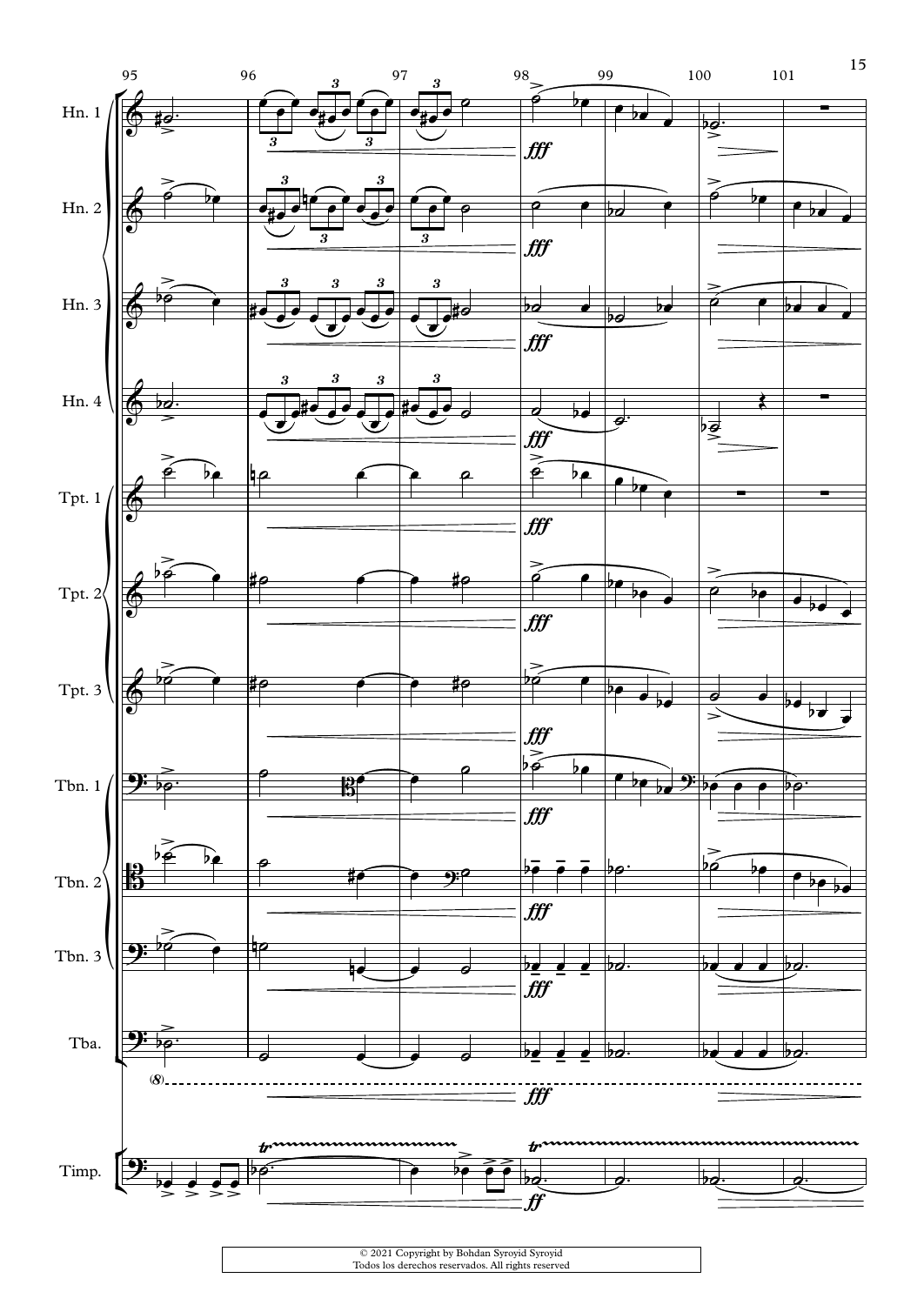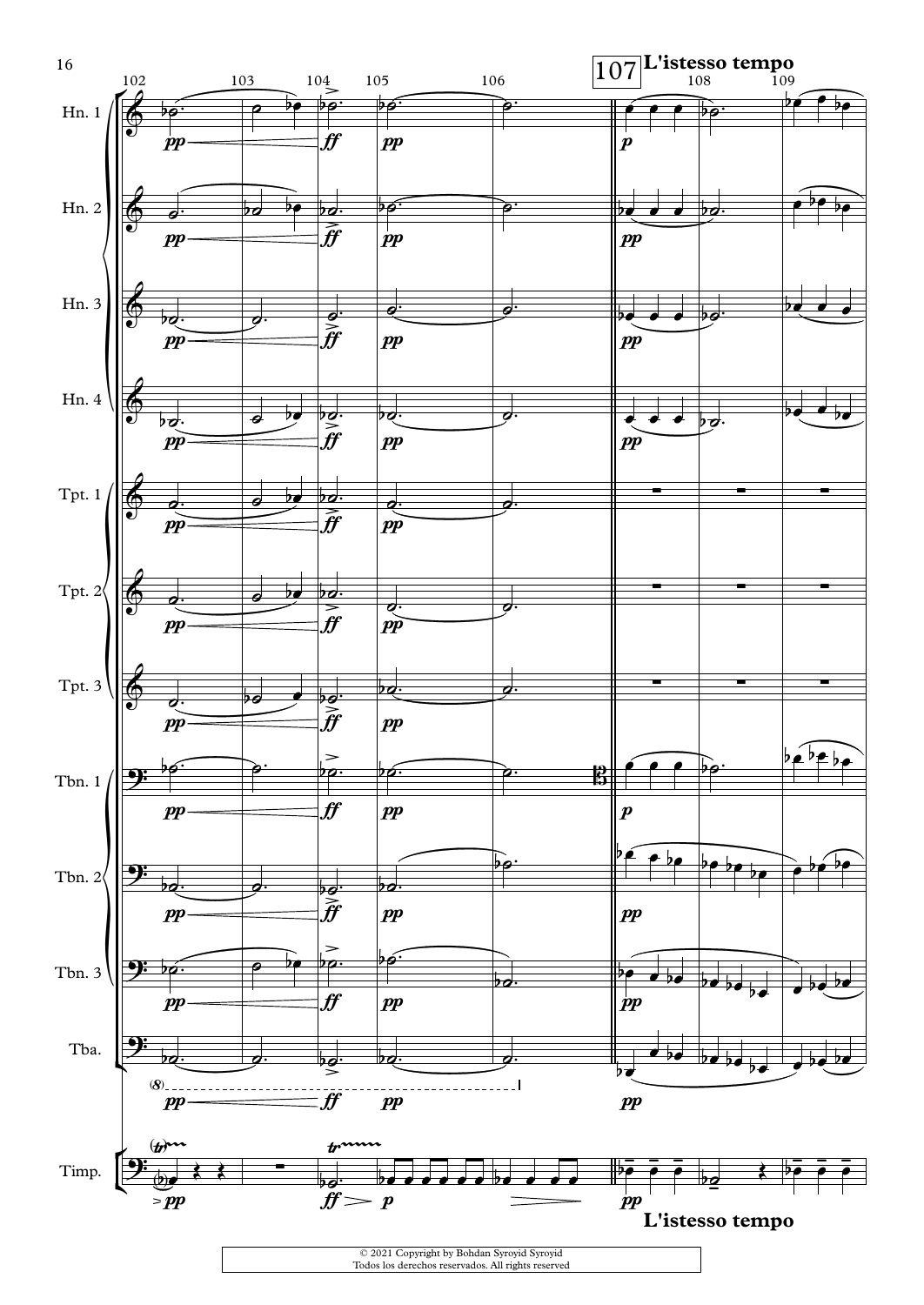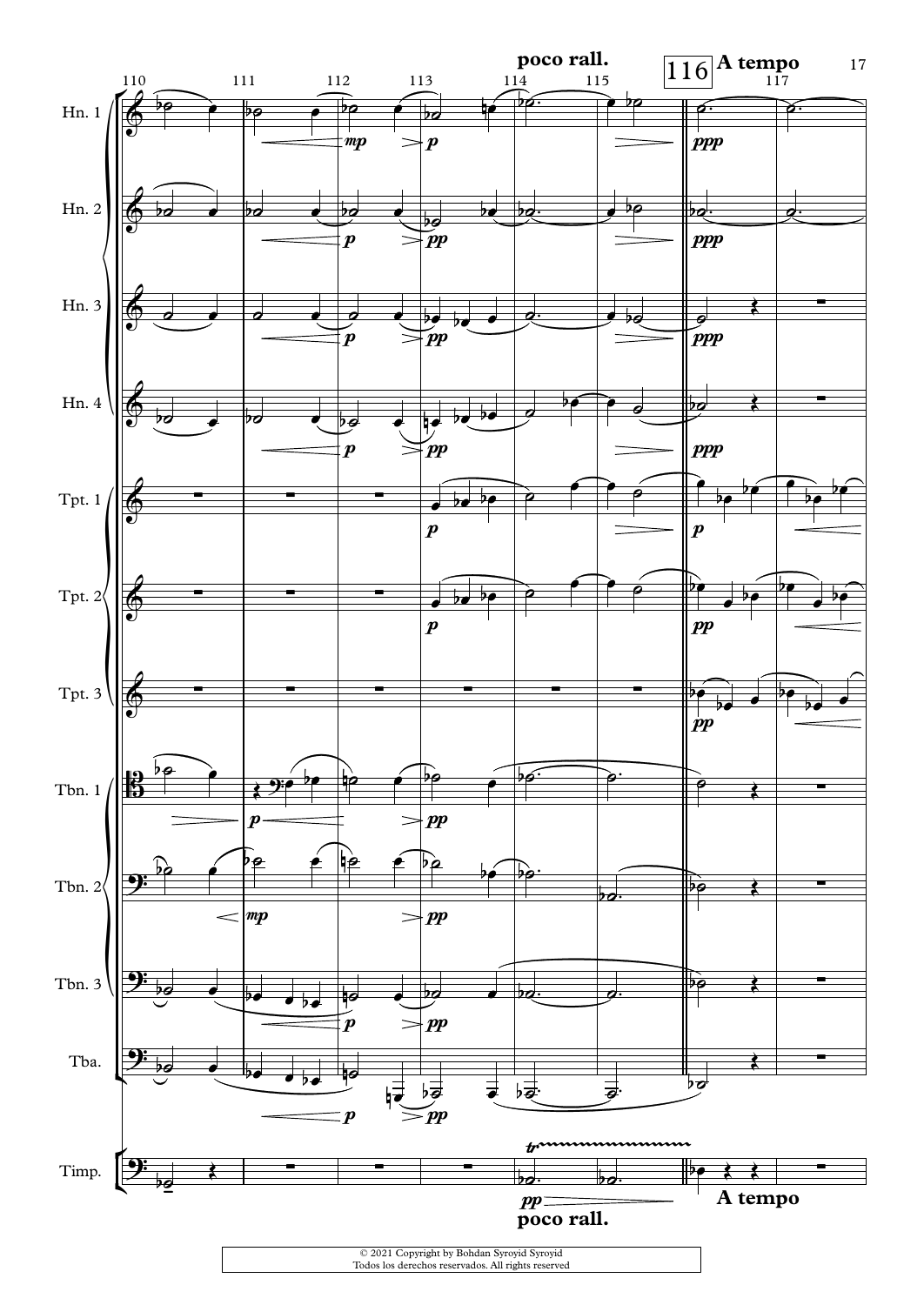